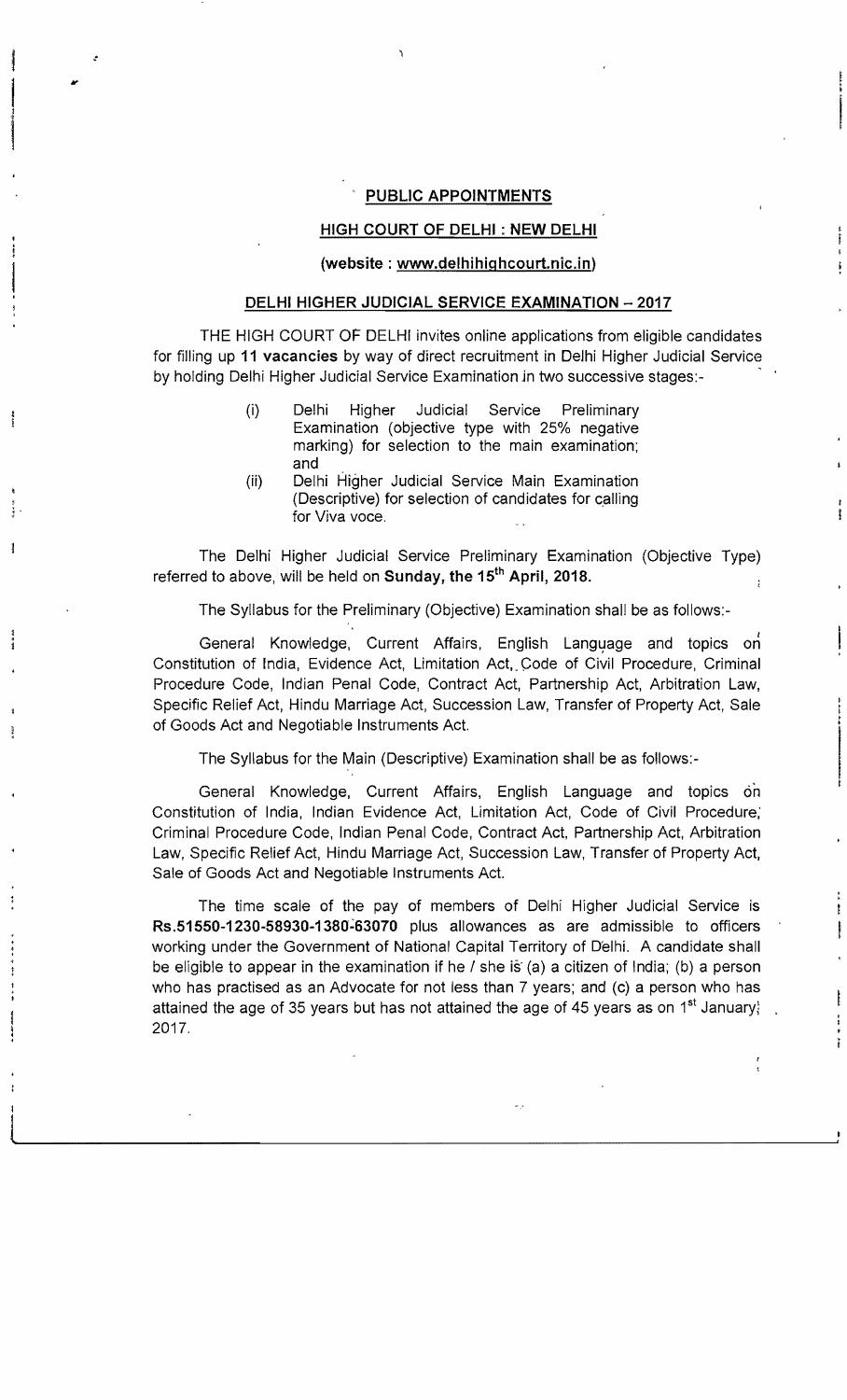The candidates shall submit their applications online only in the prescribed format through the official website of High Court of Delhi i.e. delhihighcourt.nic.in as per given below schedule of dates:

| Commencement of online filling up of Application Forms      | 31.01.2018           |
|-------------------------------------------------------------|----------------------|
| $\Delta$                                                    | (10:00 AM)           |
| Last date for creating New Log In for online registration   | 15.02.2018           |
| ٠.                                                          | $(11:59 \text{ PM})$ |
| Last date for filling Online Application Form and/or making | 15.02.2018           |
| payment through Debit Card/Internet Banking                 | $(11:59 \text{ PM})$ |

The fees (non-refundable) in the sum of Rs.1000/- for General Category candidates and Rs.200/- for Scheduled Caste / Scheduled Tribe / Physically Handicapped (Blind / Low vision) (mobility not to be restricted) candidates should be paid through Debit Card/ Internet Banking.

The candidates can take printout of Application and keep it for future reference. They need not send the print out of the online application to the High Court.

Before filling up the form, the candidates are advised to read carefully the Notification / Advertisement and Instructions for Delhi Higher Judicial Service Examination  $-2017$ .

| Category     | No. of vacancies |
|--------------|------------------|
| General      | 05               |
| <b>SC</b>    | 02               |
| <b>ST</b>    | 04               |
| <b>TOTAL</b> | 11               |

----------------------------------------

The number of vacancies to be filled are as under:

~--~-..... -.~.~~~......-------